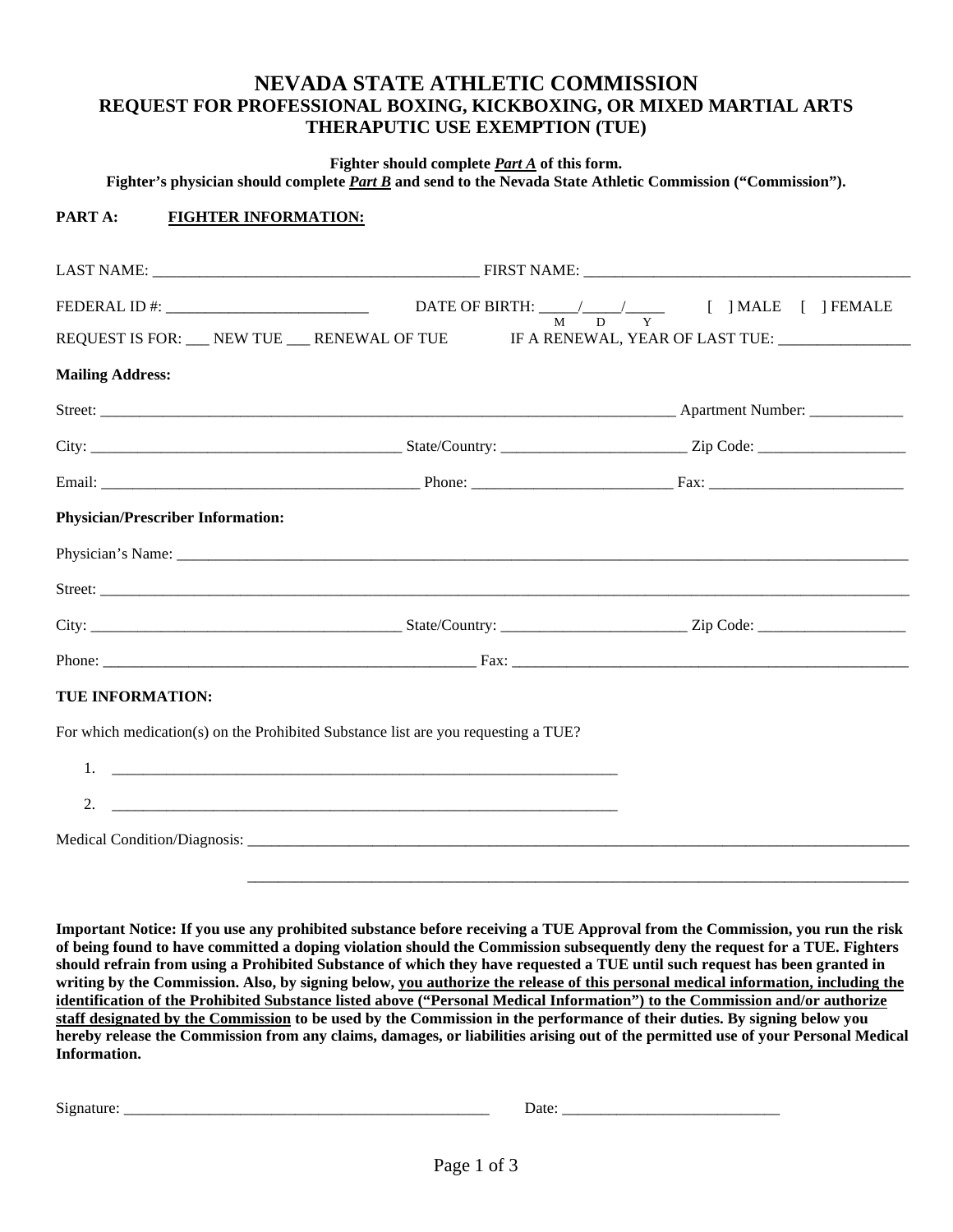#### **PART B: PHYSICIAN INFORMATION: (\*Must be and MD or DO)**

| Medication Prescribed: Name: |                                     |                 |
|------------------------------|-------------------------------------|-----------------|
|                              | Frequency: $\frac{1}{2}$ Frequency: | Date Initiated: |
| Clinical Indication:         |                                     | ICD Code:       |
|                              |                                     |                 |

#### **\*Medical evidence confirming the diagnosis (including blood work) must be attached and forwarded with this application. Office notes documenting the medical condition and treatment should be forwarded to the Nevada State Athletic Commission.**

Do you believe that this fighter needs to be on this medication while competing [ ] Yes [ ] No

### **I CERTIFY THAT THE ABOVE TREATMENT IS MEDICALLY NECESSARY AND ALTERNATIVE MEDICATIONS (NOT ON THE RESTRICTED LIST) WOULD BE UNSATISFACTORY TO TREAT THIS INDIVIDUAL'S MEDICAL CONDITION:**

#### **Mailing Address:**

| ATT:                       | PLEASE FAX OR SCAN COMPLETED FORM AND ALL RELAVENT DOCUMENTATION:<br>FAX TO: (702) 486-2577 -OR- SCAN TO: JMullen@boxing.nv.gov<br>Jeff Mullen - Executive Director<br>Nevada State Athletic Commission<br>3300 W. Sahara Avenue, Suite 450<br>Las Vegas, Nevada 89102 Office: (702) 486-2575<br>DO NOT WRITE BELOW THIS LINE. FOR COMMISSION USE ONLY: |  |
|----------------------------|---------------------------------------------------------------------------------------------------------------------------------------------------------------------------------------------------------------------------------------------------------------------------------------------------------------------------------------------------------|--|
| <b>TUE DECISION:</b>       | APPROVED [ ] DENIED [ ]                                                                                                                                                                                                                                                                                                                                 |  |
| <b>Executive Director:</b> | Name: 2008.000 Manual 2008.000 Manual 2008.000 Manual 2008.000 Manual 2008.000 Manual 2008.000 Manual 2008.000                                                                                                                                                                                                                                          |  |
|                            | Signature: Signature:                                                                                                                                                                                                                                                                                                                                   |  |
|                            |                                                                                                                                                                                                                                                                                                                                                         |  |
| Physician:                 |                                                                                                                                                                                                                                                                                                                                                         |  |
|                            |                                                                                                                                                                                                                                                                                                                                                         |  |
|                            |                                                                                                                                                                                                                                                                                                                                                         |  |
| <b>COMMENTS:</b>           |                                                                                                                                                                                                                                                                                                                                                         |  |